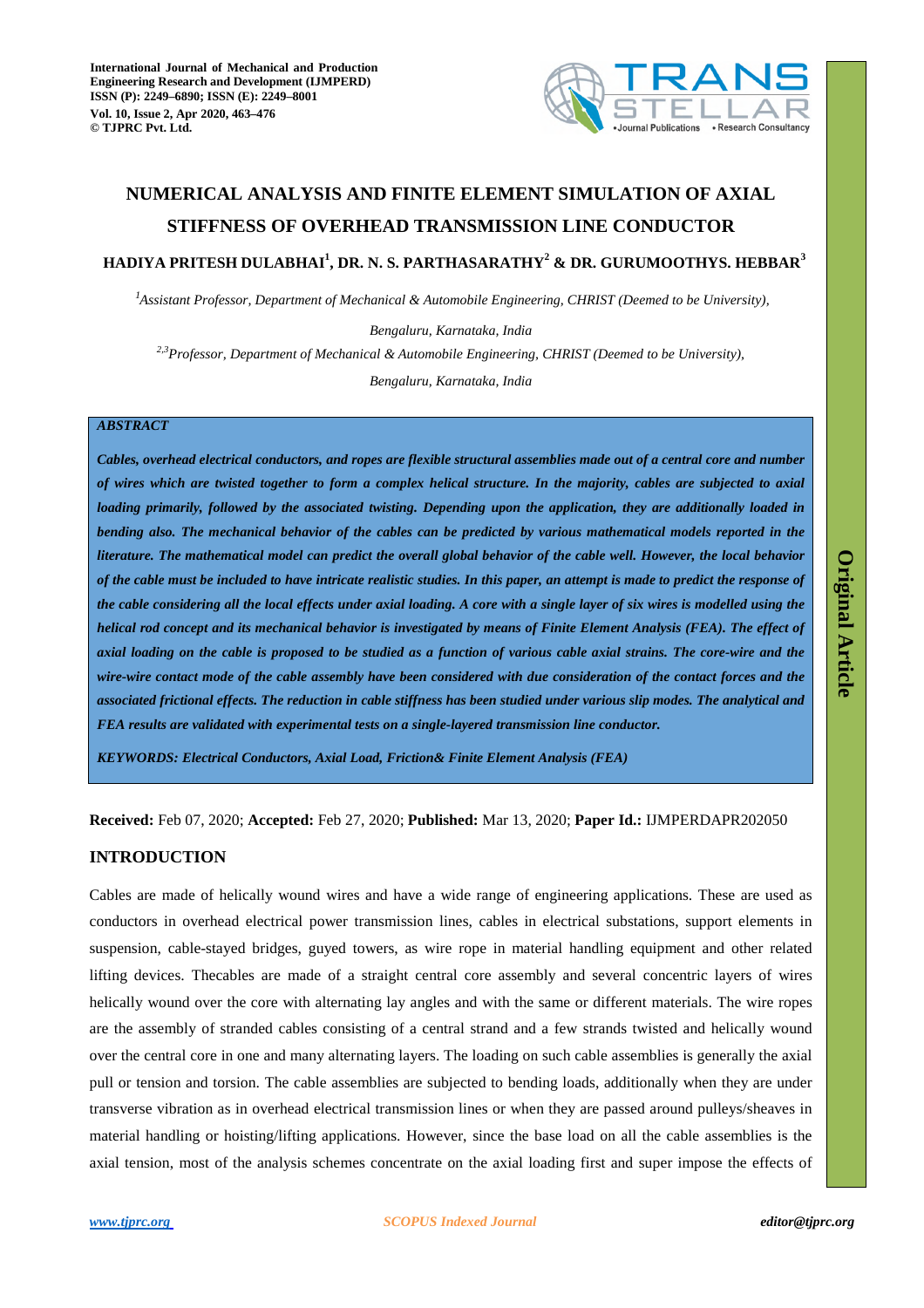other loading later. Based on the geometrical arrangement of the wires and core, three types of contacts can emerge (Figure1). Ifthe wireswith in the strands are touching the core and the neighbouring wires, it is called as combined contact(figure 1 a), and if the contact is established between the core and the wires alone but not with wire to wire,then it is called as radial contact (figure 1 b);If the contact is found to exist between wires in the same layer only and not with the core, then it is called as Lateral/Hoop contact (figure 1 c).



**Figure 1: a) Combined Contact b) Radial Contact c) Lateral Contact.** 

The nature of the contacts between the wire and the core, the extent of the frictional forces generated and the associated slip/movement of the wires at the contact interfaces contribute to the axial stiffness of the cable assembly at that loading condition. Two extreme behaviors of the stranded cable assembly exist -i) the monolithic behavior, wherein all the wires in the cable behave as a single welded unit, ii) the loose wire behavior, wherein all the wires behave individually or independently.The former assumption leads to a higher or maximum cable stiffness, owing to the presence of infinite friction between the wires and the latter loose wire assumption leads to the lowest or minimum cable stiffness, owing to the complete absence of friction among the wires. But in reality, the actual cable behavior is decided by the stiffness value, lying in the broader range depending on the amount of friction present at the wire interfaces. Though various mathematical models have been developed for predicting the stiffness of the strand, most of the models fail to capture the realistic cases of interactionof the wires in the strand. Hence, a detailed literature survey had been undertaken in this direction and the salient research works are presented.

Costello(Costello, 1983) had developed the basic mechanics relations for an axially loaded strand under core wire radial contact mode and obtained a solutions in the elastic range. The cable was treated as an assembly of curved rods and the strand equilibrium equations were obtained from the individual wire forces and moments based on the assumption of infinite friction at the core wire interfaces. This yielded maximum value for the axial stiffness of the cable. Costello's theoretical results were found to tally with the detailed experiments carried out by Utting & Jones(Utting & Jones, 1987a, 1987b) on single layered steel strands under axial loading with various end restraints. The research contributions of Costello(Costello, 1990) were compiled in a monograph/book form which became the base line work in cable analysis and had been adopted as a bench mark reference by many researchers in this area.

Since, the cable assembly is quite complex in modelling and analysis, particularly, when it is to deal with the contact and friction phenomenon, the recent researchers have adopted finite element modeling techniques to give a fair representation of the behaviour and flexibility in handling the variations, as an alternative to the numerical solution of the naturallynonlinear equations. Chiang(Chiang, 1996)characterized a single layered cable and studied its axial stiffness at the cable ends and at the middle cross section by considering six parameters- radius of core and helical wire, helix angle,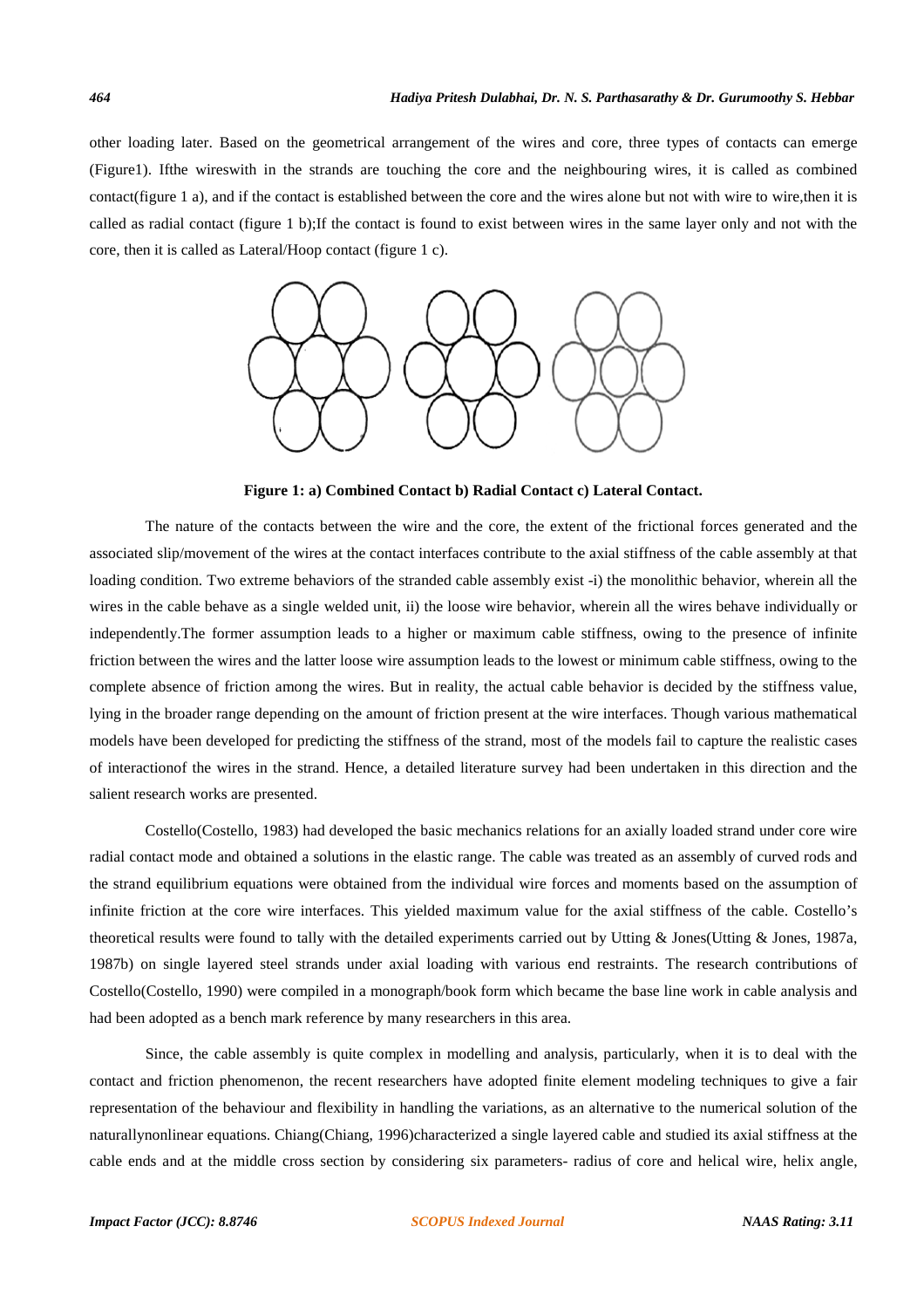#### *Numerical Analysis and Finite Element Simulation of Axial Stiffness 465 of Overhead Transmission Line Conductor*

strand length, contact conditions at core-helical wire under two sets of boundary conditions i.e.- fixed-fixed and fixed-free. The interaction of the six parameters on the axial stress variations was studied by FEM and design of experiments. The axial stiffness was evaluated for core-wire contact strand with infinite friction or perfect adhesive contact and the finite element analysis results and design of experiments agreedreasonably.

Jiang(W. G. Jiang, Yao, & Walton, 1999)adopted a finite element model to explain the global behaviour of an axially loaded single layeredstrand in the core-wire radial contact mode to include the local effects of tension, shear, bending, torsion, radial contact and friction. The axial stiffness results showed a good agreement with Costello(Costello, 1990)elastic theoryand also with the experimental results of Utting and Jones(Utting & Jones, 1987a) in the elastic range where there is no relative movement at the core wire interface. However, the effects of the local forces at the contact interference were not considered.

Elata et al(Elata, Eshkenazy, & Weiss, 2004)proposed a model to evaluate the mechanical response of a wire rope with an independent wire rope core subjected to axial tension and torsion. The wireswere assumed to yield a fiber response, completely neglecting the bending and torsion stiffness effects. However, the model considered the double helix configuration of the individual wire in the wire rope. Two specific multistrand constructions  $-6 \times 36$  IWRC rotating rope of 14 mm diameter and a  $18 \times 7$  IWRC non rotating rope of 14 mm diameter were modelled simulated and tested. The predicted mechanical response was compared with its experimental measurements in a tension-torsion machine. The rope stiffness matrix coefficients predicted by the proposed model were found to be little higher than the experimental results. Two extreme cases of friction- unlimited friction between adjacent wires and fully lubricated arrangement with no friction among the wires were studied.

Jiang et al(Wen Guang Jiang, Warby, & Henshall, 2008)extended their earlier study on single layered cable by considering the combined contact of the helical wires, touching among themselves and also touching the central core in the undeformed configuration. As this had become a statically indeterminate problem, FEM was used to solve it. Three dimensional solid and linear isoparametric brick element were used for discretization. All the contact interfaces were treated with no relative sliding and the complete structural analysis was studied with a basic sector that involves 1/6 of the complete cross section. The predicted FEM results of the axial force and torque agreed with that of Costello in the linear range. The response analysis included the local contact deformation at all the wire interfaces resulting in radial deformation and change of helix radius. When a cyclic loading analysis was performed with inclusion of friction a hysteretic behaviour had been observed.

Usabiaga et al(Usabiaga, Ezkurra, Madoz, & Pagalday, 2008)introduced new theoretical method for modelling wire rope subjected to axial tension and torsion. The method was based on the beam assumptions and accounted the double helix wires, based on curved rod theory. The wire interfaces were treated unlubricated and no relative sliding between adjacent wires was permitted. A basic 18 mm- 7 × 7 WSC strand steel rope was studied with regular and Lang lay construction. The global response of axial stiffness shows good agreement with test results of Costello(Costello, 1990), while torsional stiffness results showed a variation due to the consideration of refined double helix expression as against Costello model.

Stanova et al(Stanova, Fedorko, Fabian, & Kmet, 2011)have developed mathematical model to generate single, multilayer strands and wire ropes, considering the single helix configuration of wires in the strand and double helix configuration arrangement of the strand to form wire ropes. The parametric equations were developed to account the nature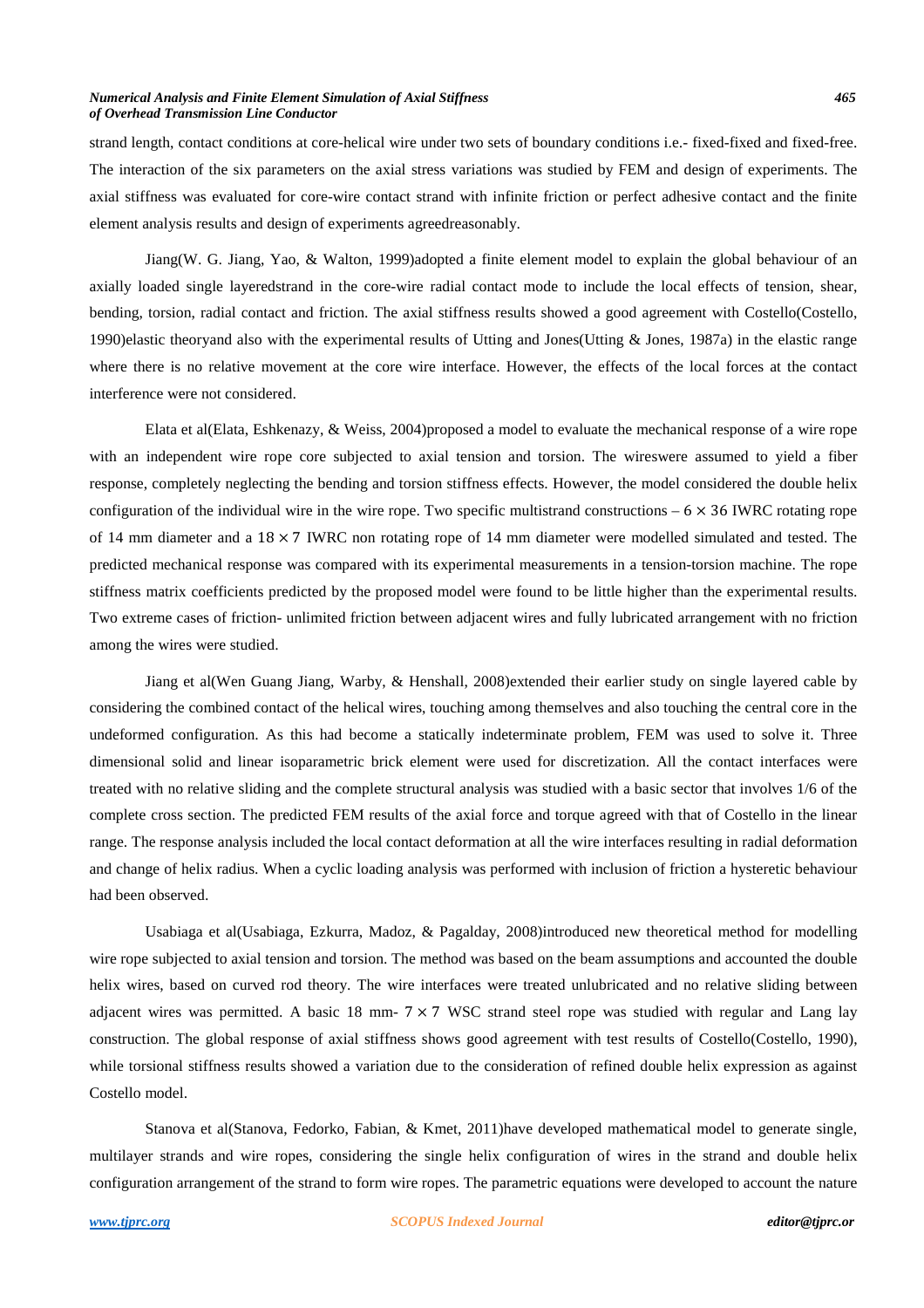of the lay arrangement and the generation of the strand, ropes in Part 1 of the paper. The geometric parametric equations were implemented in CATIA V5 and 3D modelling of single and multilayer strands were created and analysed through ABAQUAS/Explicit Software for axial tension loads. Eight noded linear brick elements with three degree of freedom per node were used for mesh generation. The surface to surface contact was established between wires in the same layer and that with adjacent layers with Coulomb friction law with a friction coefficient of 0.2. Fixed-free end boundary conditions were adopted. The theoretical results of axial stiffness and FEM results were found to lie within an error of 8.5 % when the strands axial strain was varied from 0 to 0.008.

Ivan Argatov(Argatov, 2011)formulated refined the discrete model for a simple wire rope strand to evaluate its axial response by accounting its transverse contraction through Poisson'seffect and wire flattering due to contact forces on the wires. The nonlinear contact deformation phenomenon was treated as a friction less unilateral plain strain problem using asymptotic equations. All the stiffness matrix elements were obtained for radial and combined contact model and compared with experimental data and FEM simulations. Frictional effects were neglected in this model.

The various cable modelling techniques are reviewed and presented in a comprehensive form by Spak et al(Spak, Agnes, & Inman, 2013)along with their limitations.

Kastratovic et al(Kastratović, Vidanović, Bakić, & Rašuo, 2014)carried numerical analysis on a 1 × 19stainless steel strand and a  $7 \times 19$  IWS sling rope through finite element analysis. Two types of contacts i.e bounded and friction were investigated for fixed-free end condition. The combined contact mode was assumed to exist and the cable was analysed for its axial stiffness. The FEM results were compared with that of Costello and found to have been in close agreement up to a strain value of 0.008 in the elastic range for the strain values greater than 0.008 the FEM results differ from Costello as plastic behaviour was observed due to the frictional nonlinearcharacteristics.

Foti et al(Foti & de Luca di Roseto, 2016)adopted a new formulation for modelling the elastic plastic behaviour of the metallic strand subjected to axial tension and torsional loads. Simple unique axial constitutive equations were derived considering the internal structure of the strand and plasticity effects were taken into account. The finite element model developed to consider these variations had given reasonably close agreements with the analytical and experimental results.

Based on the literature survey, it can be observed that the modelling of cable is very complex due to the nature of the behaviour of the helical wire during loading and deformed states. The cable behaviour is highly dependent on the interaction of the wires which is influenced by the nature of the contacts and the magnitude of the contact forces that are set in.

This aspect has not been adequately handled in the modelling by the researchers to predict the cable behavior. The modelling of the cable assembly is to sufficiently explain the contact phenomenon- the contact locations, the contact forces and the contact deformations that occur on the wire, the role of friction force at the wire contact interface and the associated slip/movement of the wires. Though very few researchers have addressed the contact and friction phenomenon, they have not handled all the contact possibilities or have partially attempted them, since the conventional mathematical procedures are quite involved with the high level of complexity.

Hence, this paper aims to address the contact phenomenon with a more inclusive approach of handling the slips and frictional parameters parallelly.The simultaneous initiation of slip in the combined contact mode has been studied and the axial stiffness of the cable is evaluated in lines of Costello(Costello, 1990) for a single layer bi metallic ACSR Dog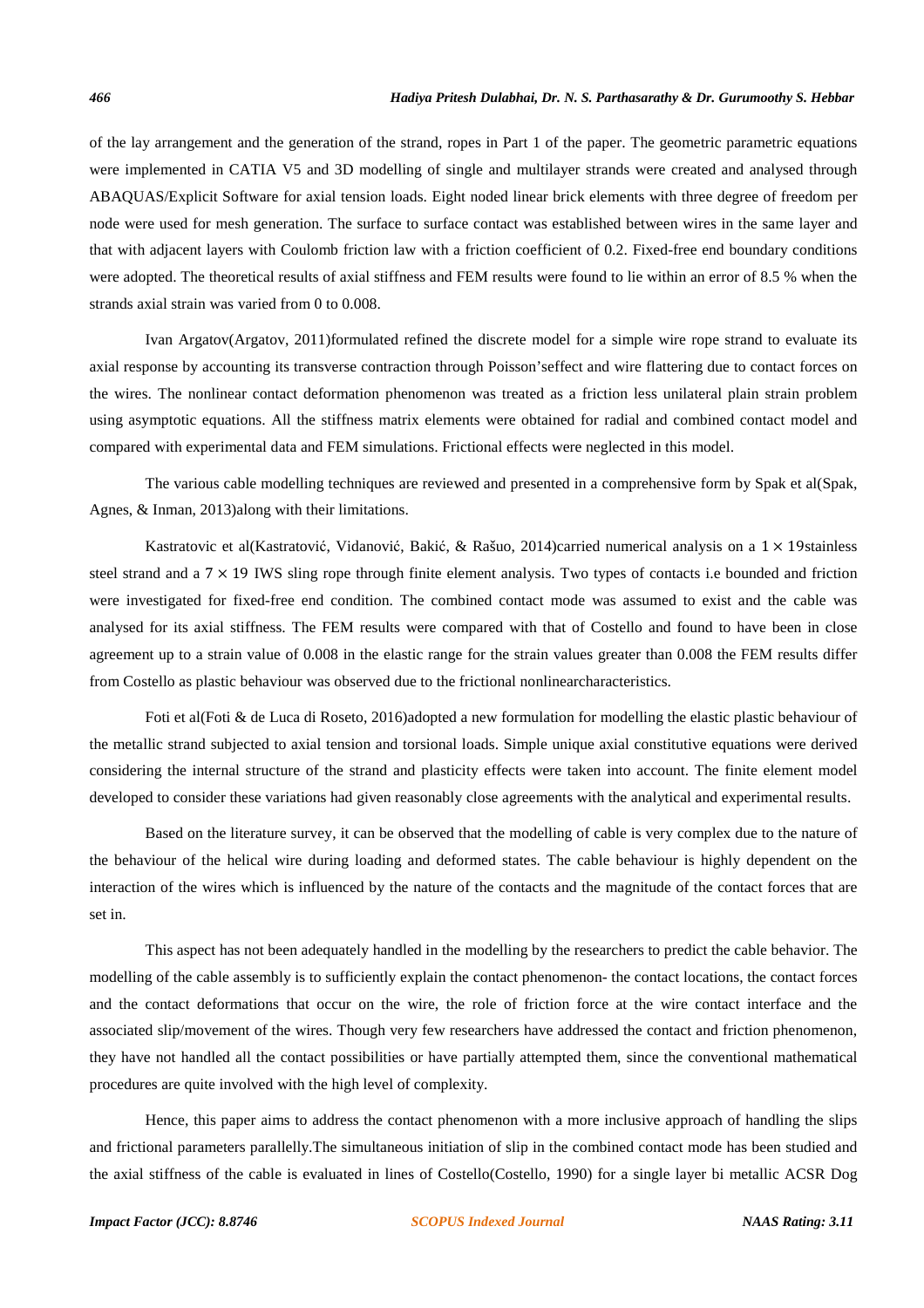#### *Numerical Analysis and Finite Element Simulation of Axial Stiffness 467 of Overhead Transmission Line Conductor*

conductor. The phenomenon is attempted throughFiniteElement Analysis procedures and the loss of stiffness at different stages of sliding is evaluated as a function of axial strain. The FEM results are compared with that of Costello(Costello, 1990) and with the experimental results already published. It is hoped that the analysis will be useful to the transmission line utilities as it addresses the realistic conditions on cable behaviour mathematical model.

## **MATHEMATICAL MODEL**

A mathematical model is developed to predict the strand axial stiffness as a function of applied cable axial strain  $\in$  and strand rotation  $\gamma$ . A single layered strand under the application of an axial force F and a twisting moment M is shown in figure 2a along with its cross-section representation in figure 2b. The strand cross section consists of central core of radius  $R_c$  and six helical wires of radius  $R_w$ , the center of which is located at a distance r from the strand centre known as the helix radius. The centre line of each helical wire is inclined to the strand axis at an angle  $\alpha$ , known as the helix angle.

The applied cable axial force F and strand moment M induce forces and moments in any element of the curved helical wire, the distribution of which is shown in figure 3. The cable strand axes are indicated by  $X_1, X_2, X_3(X_3)$  being along the length of the strand). Any point in the helical wire can be represented by a system of moving axes x, y and z known as normal, binormal and tangential axes with z being directed along the axial direction of the helical wire. The wire end forces and moments along the normal, bi normal and axial directions are denoted by  $N, N', T$  and  $G, G', H$  respectively. To maintain equilibrium each wire is acted upon with distributed forces and moments  $X, Y, Z$  and  $K, K', \theta$  along the respective wire directions.



**Figure2: a) Strand Geometry, b) Strand Cross Section Area.** 



**Figure 3:Forces and Moments Acting on Helical Wire.**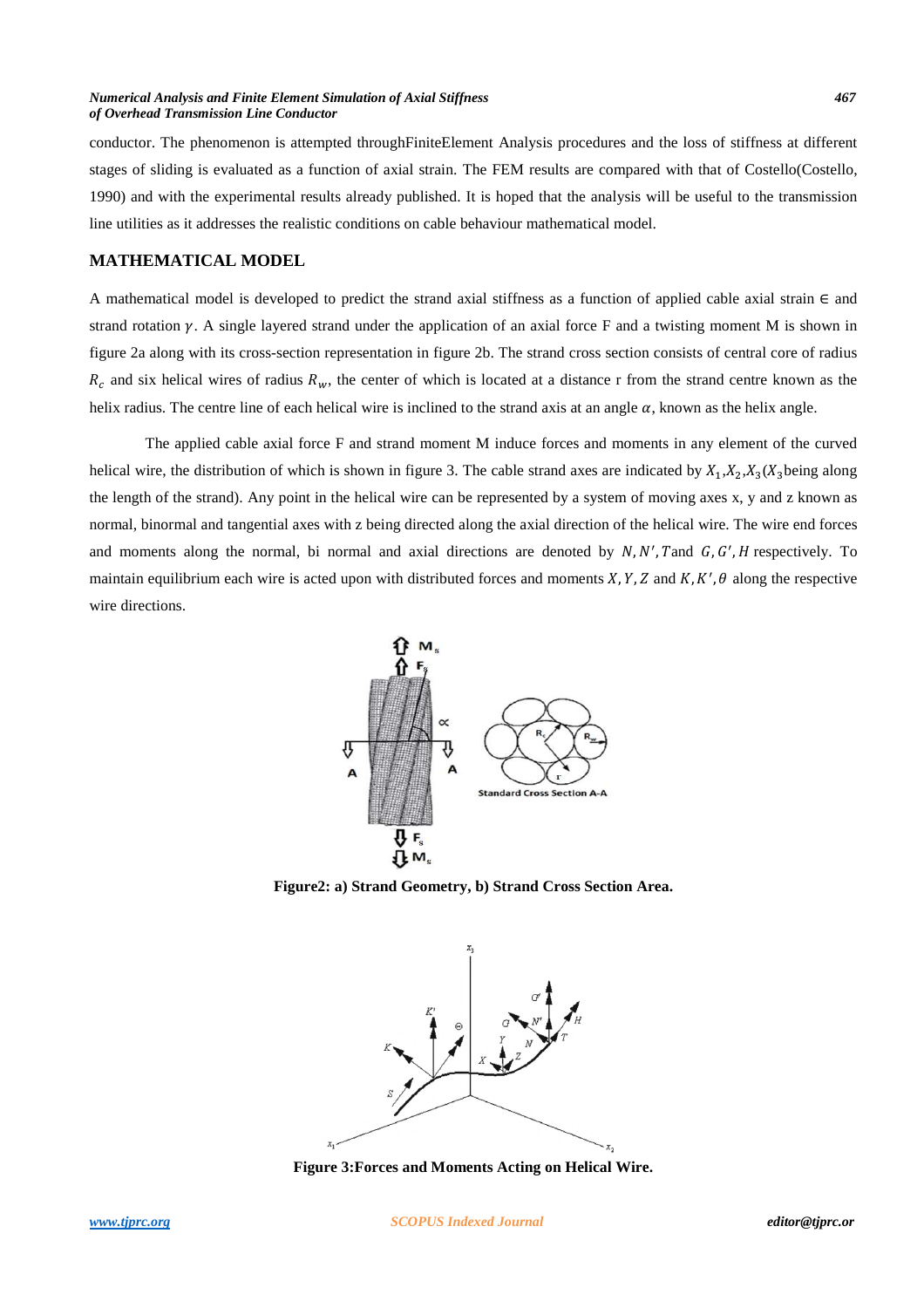Figure 4 shows the developed geometry of a helical wire before and after loading*.*



**Figure 4: Helical Wire Geometry**.

The, following relations can be obtained from the trigonometry (figure 4) as

$$
h = l\sin(\alpha) \tag{1}
$$

$$
\chi r = l \cos(\alpha) \tag{2}
$$

As per small deformation theory, theabove equations, the change in strand length  $\partial h$  and change in swept angle  $\partial \chi$ can be written as

$$
\partial h = l \cos(\alpha) \partial \alpha + \sin(\alpha) \partial l \tag{3}
$$

$$
\partial \chi = -(l \sin(\alpha)/r) \partial \alpha + (\cos(\alpha)/r) \partial l \tag{4}
$$

From the above relations, change in the helix angle and change in wire length can be written as

$$
\begin{bmatrix} \partial \propto \\ \partial l \end{bmatrix} = \begin{bmatrix} (\cos(\alpha)/l) & - (r\sin(\alpha)/l) \\ \sin(\alpha) & r\cos(\alpha) \end{bmatrix} \begin{bmatrix} \partial h \\ \partial \chi \end{bmatrix}
$$
 (5)

Letting  $\frac{\partial h}{\partial h} = \epsilon \& \frac{\partial X}{X} = \gamma$  as the strand axial strain and strand rotational strain respectively, the following relations can be written for equation 5.

$$
\partial \alpha = \sin \alpha \cos \alpha \left( \epsilon - \gamma \right) \tag{6}
$$

$$
\partial l = l \left( \sin^2(\alpha) \times \epsilon + \cos^2(\alpha) \times \gamma \right) \tag{7}
$$

The basic kinematic relation of the bi normal curvature and twist of helical wire can be written as

$$
\kappa' = \frac{\cos^2 \alpha}{r} \tag{8}
$$

$$
\tau = \frac{\sin(\alpha)\cos(\alpha)}{r}
$$
 (9)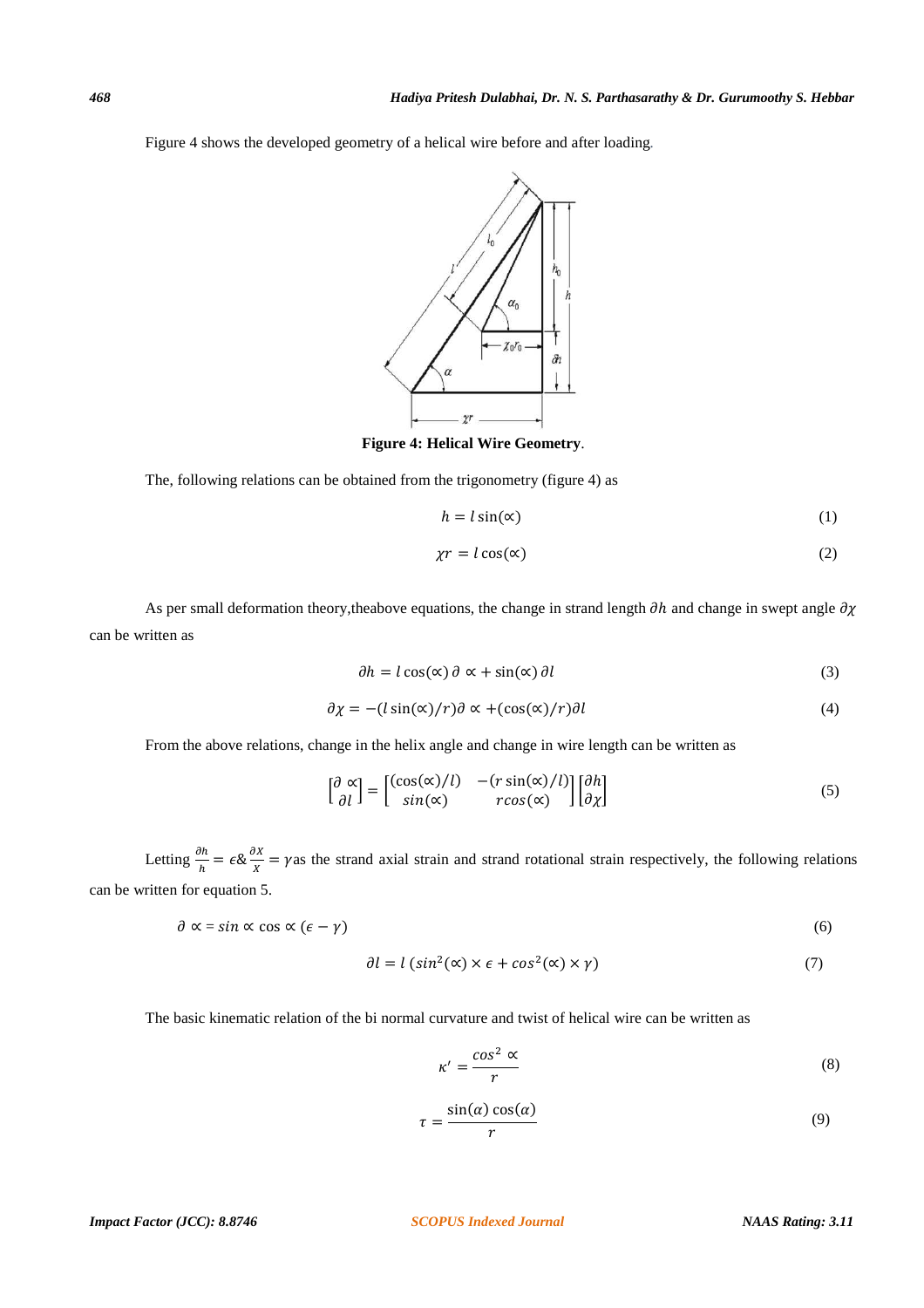#### *Numerical Analysis and Finite Element Simulation of Axial Stiffness 469 of Overhead Transmission Line Conductor*

It can be noted that the normal curvature of the helical wire  $\kappa$  is zero since the core is straight and helical wire is wound over it. The change in bi normal curvature and twist can be written in terms of the applied strain as follows.

$$
\Delta \kappa' = \frac{\sin(2\alpha)\cos(\alpha)\sin(\alpha) \times (\gamma - \epsilon)}{r}
$$
 (10)

$$
\Delta \tau = \frac{1}{r} \cos(2\alpha) \sin(\alpha) \cos(\alpha) \times (\epsilon - \gamma)
$$
 (11)

The curvature and the twist relations of the helical wire yield the binormal bending moment  $G'$  and twisting moment H as follows

$$
G' = E_w I_w \Delta \kappa'
$$
 (12)

$$
H = G_w J_w \, \Delta \tau \tag{13}
$$

Hence, the axial tension in the helical wire T can be related as

$$
T = \epsilon_w E_w A_w \tag{14}
$$

where,  $E_w$ ,  $G_w$  are the Young's modulus and the rigidity modulus of the helical wire and  $A_w$ ,  $I_w$ ,  $J_w$  are respectively the area, area moment of inertia and polar moment of inertia of the helical wire.

The wire axial strain is derived by using Equation 7 as below.

$$
\epsilon_{w} = \frac{\partial l}{l} = [\epsilon \sin^{2}(\alpha) + \gamma \cos^{2}(\alpha)] \tag{15}
$$

The wire bi normal force  $N'$  can be obtained from the equilibrium equation of the helical wire as in Costello(Costello, 1990).

$$
N' = H\kappa' - G'\tau \tag{16}
$$

The net axial force  $F_s$  and twisting moment Ms along the strand axis can be obtained from the forces and moments of all the helical wires in a layer and that from the central straight core as under

$$
F_s = m[T\sin(\alpha) + N'\cos(\alpha)] + E_c A_c \epsilon \tag{17}
$$

$$
M_s = m \left[ H\sin(\alpha) + G'\cos(\alpha) + T r \cos(\alpha) - N' r \sin(\alpha) + G_c J_c \left( \frac{\partial \chi}{h} \right) \right]
$$
(18)

where, m is the number of helical wires in the layer of the strand and  $E_c$ ,  $G_c$  are the Young's modulus and the rigidity modulus of the rigidity of the core and  $A_c$ ,  $J_c$  are the area of the cross section and polar moment of inertia of the core wire. The above strand equilibrium equations can be expressed in a matrix form as,

$$
\begin{bmatrix} F_s \\ M_s \end{bmatrix} = \begin{bmatrix} F_\in & F_\emptyset \\ M_\in & M_\emptyset \end{bmatrix} \begin{bmatrix} \frac{\infty}{2} \\ \frac{\partial \chi}{h} \end{bmatrix}
$$
\n(19)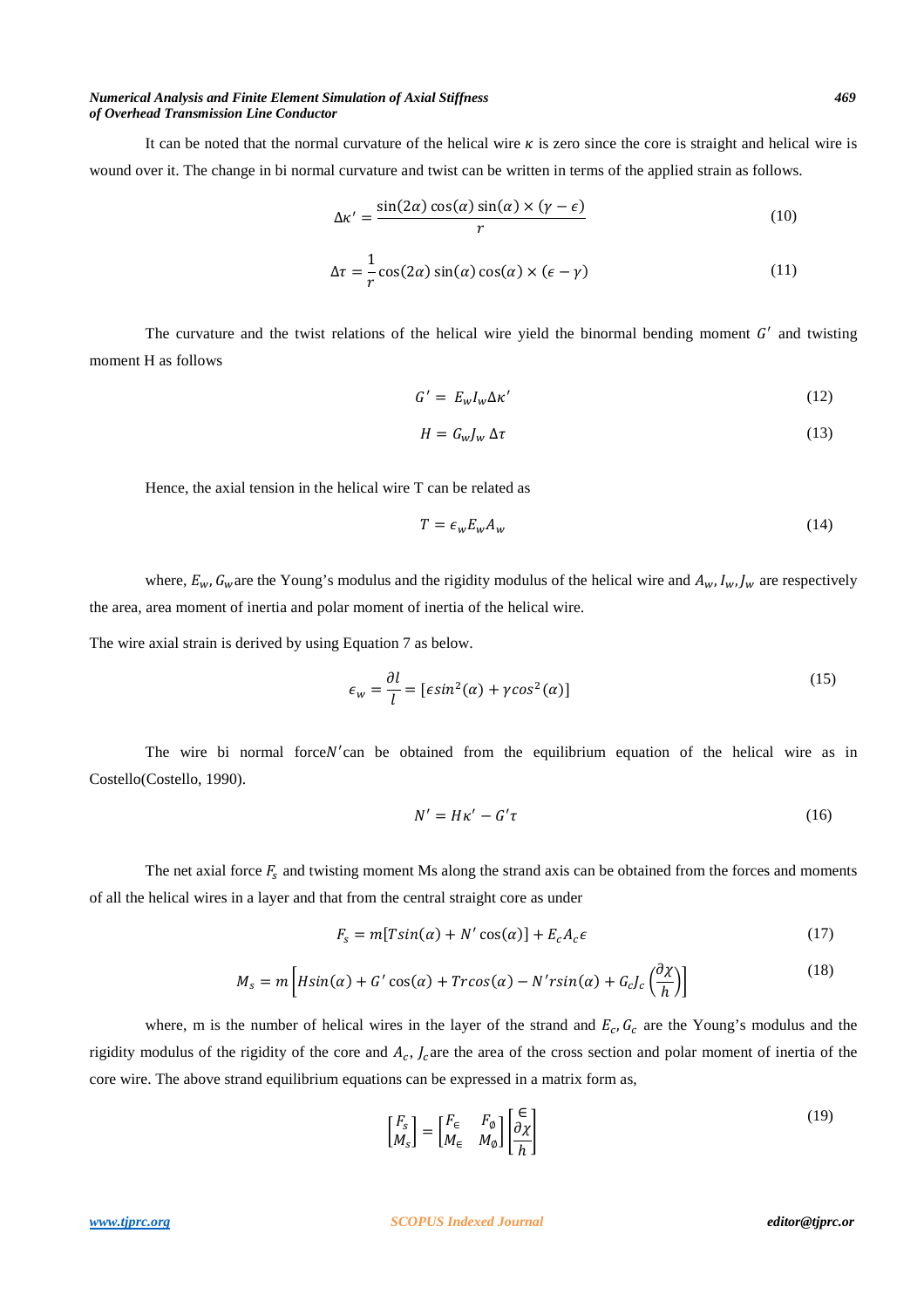Where,  $F_{\epsilon}$ ,  $M_{\phi}$  are the cable axial stiffness and torsional stiffness coefficients and  $F_{\phi}$  and  $M_{\epsilon}$  are cross coupling coefficients of tension and torsion respectively. When a pure axial load is applied along the strand axis without permitting the rotation of the strand,  $\frac{\partial x}{\partial h} = 0$  and hence the axial stiffness  $F_{\epsilon}$  of the strand can be obtained as,

$$
F_{\epsilon} = m \left[ E_w A_w \sin^3(\alpha) + \frac{GI}{r^2} \cos(2\alpha) \sin(\alpha) \cos^4(\alpha) + EI \frac{\sin(2\alpha) \cos^3(\alpha) \sin^2(\alpha)}{r^2} + E_c A_c \right]
$$
(20)

| <b>Parameters of Strand (Symbol)</b>                  | <b>Value</b> |
|-------------------------------------------------------|--------------|
| Radius of Core $(r_c)$                                | $2 \, mm$    |
| Modulus of Elasticity of Core $(E_c)$                 | 207000 Mpa   |
| Radius of Helical Wire $(r_h)$                        | $2 \, mm$    |
| Modulus of Elasticity Helix Wire $(E_h)$              | 69000 Mpa    |
| Lay Angle $(\alpha^{\degree})$                        | 80 °C        |
| Possion's Ratio of Core $(\gamma_c)$                  | 0.3          |
| Possion's Ratio of Helix Wire $(\gamma_{al})$         | 0.33         |
| Friction Co-Efficient for Core & Wire Contact $(\mu)$ | 0.65         |
| Friction Co-Efficient for Wire & Wire Contact $(\mu)$ | 1.35         |

**Table 1: Properties of Strand used in Example (Gnanavel B K, 2013)** 

# **FINITE ELEMENT MODEL**

A single layered bimetallic ACSR conductor strand, whose specifications are shown in Table 1, has been considered for the numerical computations and finite element modelling and analysis. The geometrical data of the strand yielded the cable cross section in the combined contact mode. Thestrand core is made by extruding the circular profile along the z-axis for one pitch length,Whereas, the helical wire geometry is made by extruding the circular profile over a helical path with a help of pitch, helix angle and helix radius.

The CAD model of the strand is generated by AUTODESK INVENTOR and is imported into ABAQUS. The material properties such as Young's modulus, Possion's ratio and density are assigned to the model with the help of the software.Brick mesh element also called as hexahedron mesh (8 noded) was used for meshing the strand.This type of element supports large strains & deflections, creep, hyper elasticity, plasticity, stress stiffening and different types of frictional boundary conditions. Three different meshes are used. One is the coarser meshed model for checking the boundary conditions and physics. The other two are fine and finer mesh. Fine mesh has the same mesh density as in Figure 5 a.while another mesh has a greater number of elements near the contact surface as in figure 5 b. Finer mesh mode has 18536 mesh elements out of which 2452 elements were used to mesh the core geometry.FEManalysis has been performed for one pitch length only, due to the periodicity of the geometry, and to reduce the computation time and better efficiency.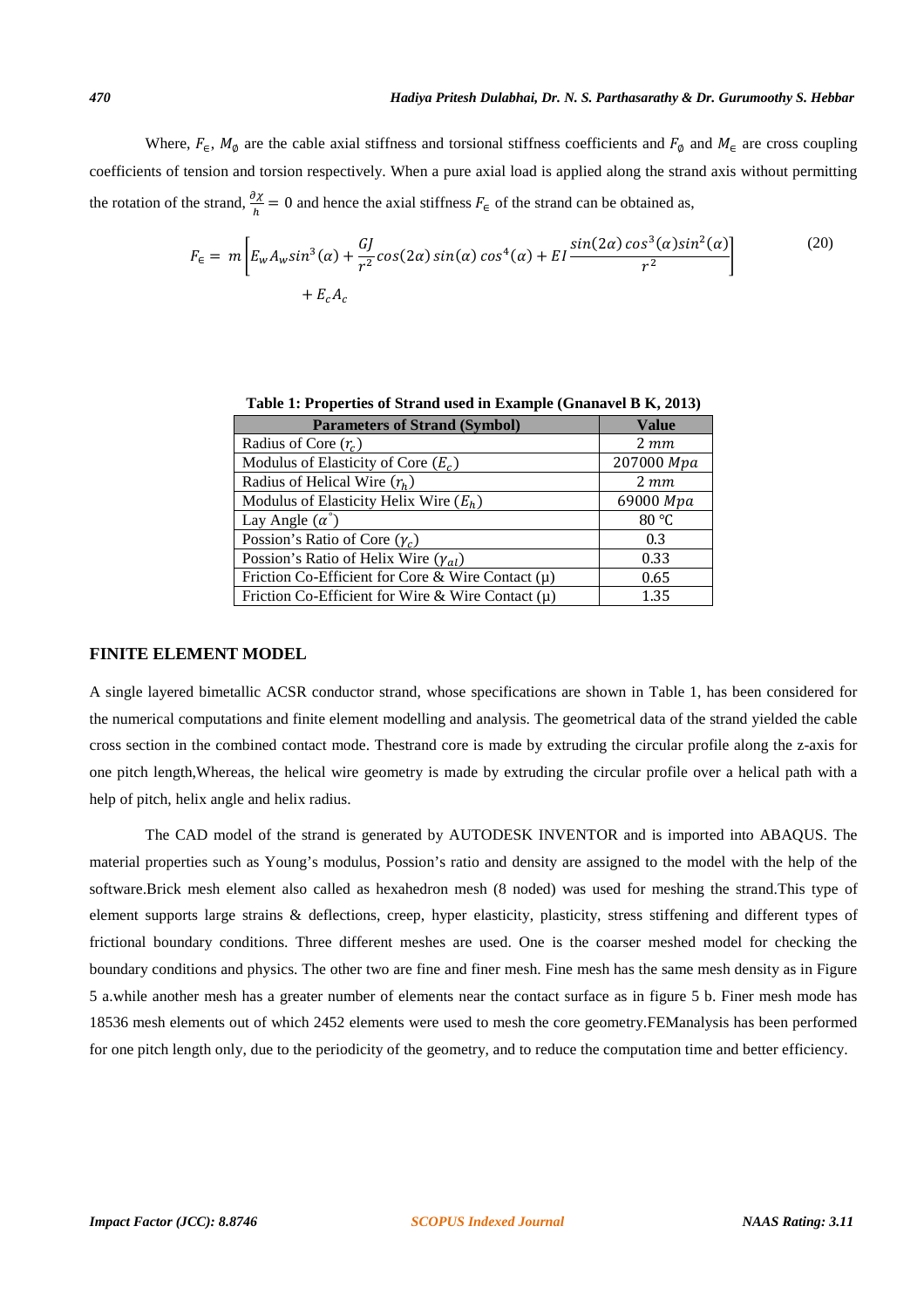*Numerical Analysis and Finite Element Simulation of Axial Stiffness of Overhead Transmission Line Conductor*



**Figure 5: Meshed model of strand a) Fine Mesh b) Finer Mesh.**

## **INTERWIRE FRICTION, BOUNDARY CONDITIONS, AND LOADING**

The movement around the strand longitudinal axis at the free end is permitted but is restrained at the fixed end. I In order to avoid unwinding of the wire within the same strand, entire strand end is restrained against rotation. In reality, both theends are fixed with the help of wedges, and this condition was introduced to the FEM model by locking the strand to move only in the axial direction (loading direction).figure 5shows the meshed model with the boundary condition incorporated in it.Surface to surface contact boundary condition is used here for avoiding penetration of master nodes in the slave node. Friction parameters were taken from Table 1. An isotropic Coulomb friction has been adopted in the analysis.



**Figure 6 6:Meshed Model with Boundary Condition***.*

The strand is analyzed for three cases of frictional behavior.

- A zero-friction assembly, where it is assumed that all the contact interfaces are free to slide over each other. The elongation of the strand is studied under an axial force in a complete state of frictionless behavior.
- The complete interfaces among the wires in the layer are behaving in a frictionless state and the contact interfaces between the core-wire are acted upon with the frictional resistance causing relative sliding at the core wire junction. friction assembly, where it is assumed that all the contact interfaces are free to slide over each other. The<br>ion of the strand is studied under an axial force in a complete state of frictionless behavior.<br>nplete interface
- All the cable interfaces i.e. the core-wire and the wire-wire junctions in the layer are influenced by the frictional resistances and the relative sliding that occurs all around.

For all the cases the strand is loaded axially in the Z direction with the central load ranging from 4000 to 12000 N with an increment of 2000 N and the free end elongation is obtained from the finite element model. The results of the axial elongation of the strand are shown in columns 3, 4 and 5 of Table-2 for all the three cases.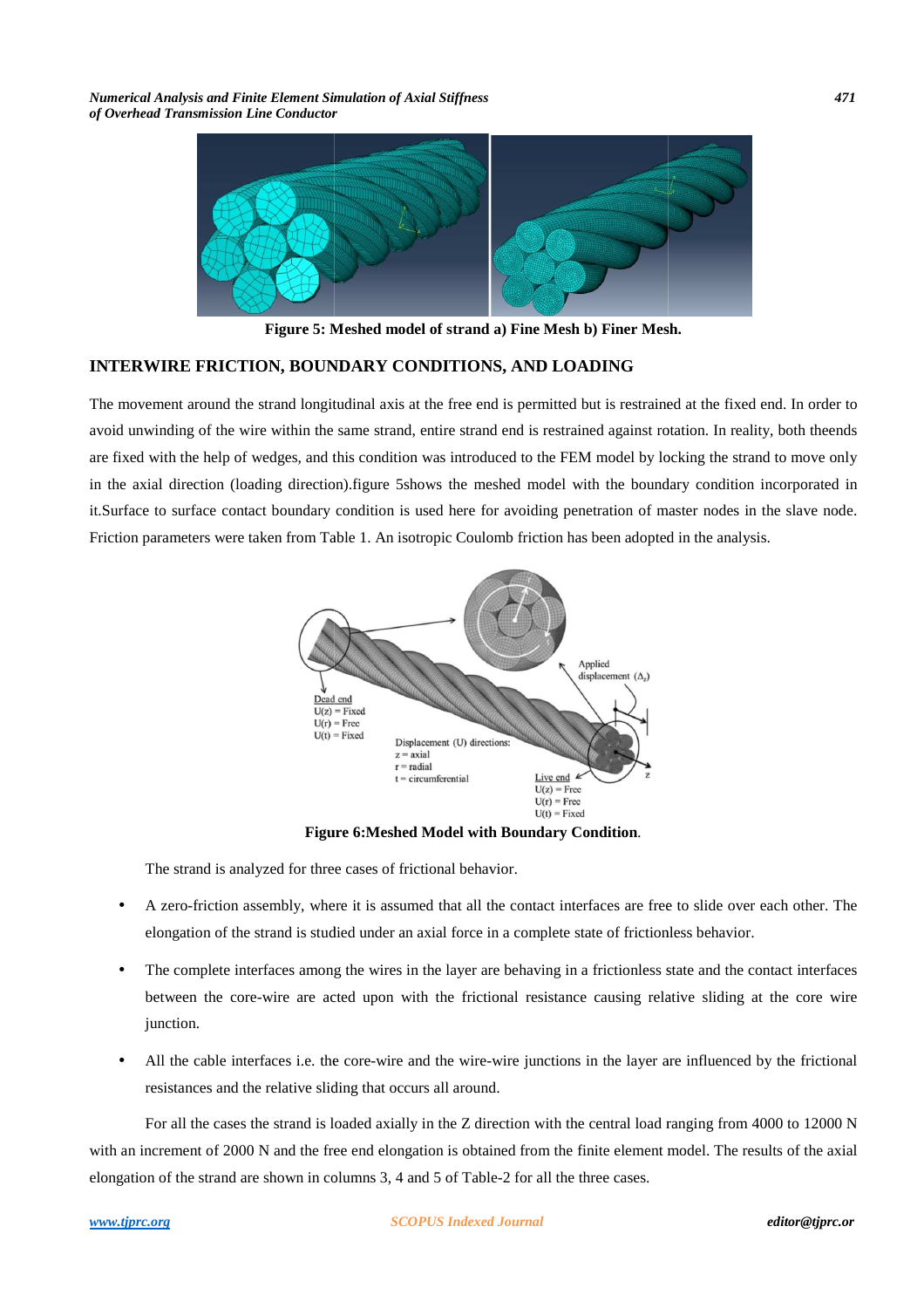### **DISCUSSION OF RESULTS AND MODEL VALIDATION**

The results of the finite element analysis are compared with the numerical results of the theoretical model adopted by Costello and with the published experimental results of Gnanavel(Gnanavel B K, 2013). The axial stiffness of the strand,  $F_{\epsilon}$ , is evaluated from Equation 20 after accounting the geometrical and material parameters of the strand as in table 1. For an applied cable axial load( $F_s$ ), the axial strain( $\epsilon$ ) can be calculated from the Equation 19. The elongation of the strand is obtained from the strain and geometrical length of the strand and is shown in column 2. The experimental results of elongation of the strand as reported in the thesis of Gnanavel(Gnanavel B K, 2013) are shown in column 6 of the table 2.

It can be observed from the Table 2 that, the Costello theoretical model underestimates the elongation. This is due to the fact that cable is assumed as a solid entity where friction in the core wire is infinite making the cable more rigid. The friction less model adopted in the Finite Element analysis has recorded the maximum elongation due to the fact that all the wires are free to move making the strand model as a loose wire assembly. The results of the model where relative sliding at the core and wire interface is permitted register less elongation than the zero-friction complete lose wire assembly. The results of the combined contact model where the frictional effects at all the contact interfaces are permitted, register elongation close to the experimental realities.

| Table 2: Results of Axial Elongation in the Strand |                                                         |                                        |                                        |                                                    |                          |  |
|----------------------------------------------------|---------------------------------------------------------|----------------------------------------|----------------------------------------|----------------------------------------------------|--------------------------|--|
|                                                    | <b>Costello</b><br><b>Theoretical</b><br><b>Results</b> | <b>Finite Element Analysis Results</b> |                                        |                                                    | <b>Experimen</b><br>tal  |  |
| Load(N)                                            | <b>Infinite Friction</b><br>Model(mm)                   | <b>Zero Friction</b><br>Model(mm)      | <b>Core-Wire Friction</b><br>model(mm) | Core-Wire & Wire-Wire<br><b>Friction Model(mm)</b> | <b>Results</b> (m)<br>m) |  |
| $\theta$                                           | $\Omega$                                                | 0                                      | 0                                      | $\boldsymbol{0}$                                   |                          |  |
| 2000                                               | 0.04475                                                 | 0.1058                                 | 0.0856                                 | 0.06523                                            |                          |  |
| 4000                                               | 0.075115                                                | 0.140746                               | 0.12987                                | 0.093963                                           | 0.09507                  |  |
| 6000                                               | 0.112743                                                | 0.187852                               | 0.172712                               | 0.134078                                           | 0.13156                  |  |
| 8000                                               | 0.150372                                                | 0.232086                               | 0.214823                               | 0.173649                                           | 0.17004                  |  |
| 10000                                              | 0.188                                                   | 0.274499                               | 0.256871                               | 0.213402                                           | 0.20425                  |  |
| 12000                                              | 0.225628                                                | 0.316072                               | 0.298826                               | 0.252197                                           | 0.25471                  |  |

It can be observed from the table 2 that the Costello's axial elongation results over estimates the experimental values by about 13%. This can be attributed to the infinite friction assumptions at the core wire interfaces. The friction less model underestimates the elongation by about 37% from that of experimental ones, due to the hypothetical assumption of friction less interfaces. The model that accounts the frictional sliding only at the core wire interfaces underestimates the elongation by about 27% since, the assembly of the helical wires in the layer are completely frictionless. The FEM model that considers the role of interwire friction at the core-wire and at the wire-wire interfaces leading to the interaction of the friction sliding at all the wire interfaces registers a deviation of about 1.2% from that of experimental observations. The consideration of frictional sliding at all the interfaces of the cable tallies very closely with the experimental finding, thus validating the finite element simulation adopted in this paper.

Figure 7 shows the plot of variation of the applied axial force and the strand elongation for the Costello and Finite Element models. The experimental values are also plotted against each axial load in figure 7 for reference.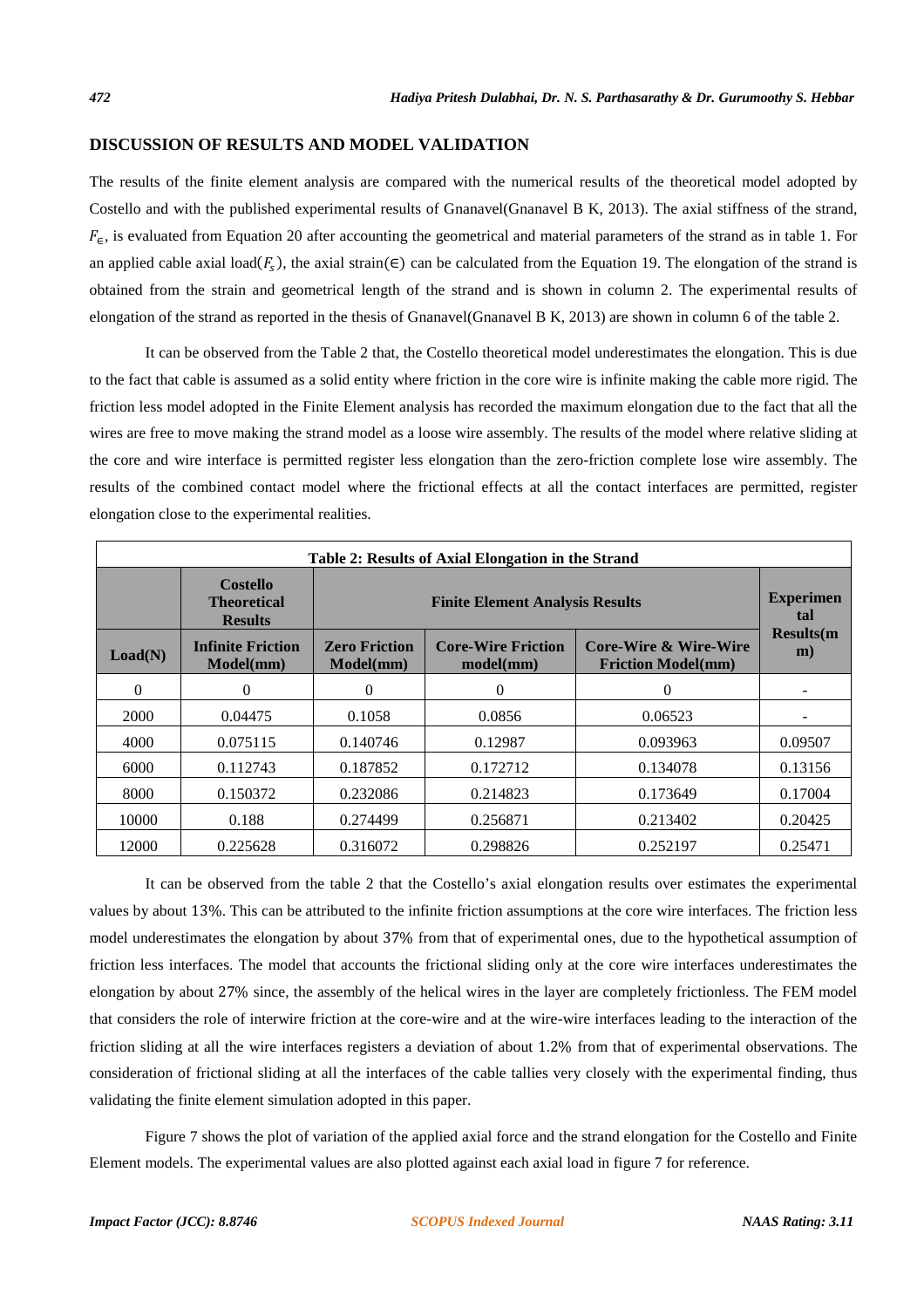*Numerical Analysis and Finite Element Simulation of Axial Stiffness 473 of Overhead Transmission Line Conductor* 



**Figure 7: Axial Force vs. Displacement Curve for Strand** 

## **CONCLUSIONS**

The modelling of a stranded cable assembly that simultaneously handles the interaction among the core and the helical wire and that between all the helical wires in a layer, has been undertaken to evaluated its axial stiffness. A completely rigid cable where in all the wires are in a monolithic infinite friction behaviour and a total loose wire behaviour, where in all the wire are in a completely frictionless state are set as extreme model and the cable elongation has been studied. Finite element models that consider the interaction of the wires, under a state of frictional contacts at the core wire and wire-wire interfaces are investigated and their axial elongation results are obtained. Eight noded brick element are included for the representation and simulation. A single layered bi metallic ACRS overhead transmission line conductor has been considered for the numerical and finite element analysis. The axial stiffness of the cable assembly has been evaluated as a function of applied as a axial strains and the results are comparted with that of the published experimental results. It has been observed that the finite element modelling that considers the frictional interaction at the core-wire and wire-wire interfaces in the combined contact mode, tallies with the experimental results very closely, thus validating the simultaneous consideration of multi slip modes in the analysis.

#### *REFERENCES*

- *1. Argatov, I. (2011). Response of a wire rope strand to axial and torsional loads: Asymptotic modeling of the effect of interwire contact deformations. International Journal of Solids and Structures, 48(10), 1413–1423. https://doi.org/10.1016/j.ijsolstr.2011.01.021*
- *2. Chiang, Y. J. (1996). Characterizing simple-stranded wire cables under axial loading. Finite Elements in Analysis and Design, 24(2), 49–66. https://doi.org/10.1016/S0168-874X(97)80001-E*
- *3. Costello, G. A. (1983). Stresses in Multilayered Cables. Journal of Energy Resources Technology, 105(3), 337. https://doi.org/10.1115/1.3230924*
- *4. Costello, G. A. (1990). Theory of Wire Rope, Springer. Springer Science & Business Media.*
- *5. Elata, D., Eshkenazy, R., & Weiss, M. P. (2004). The mechanical behavior of a wire rope with an independent wire rope core. International Journal of Solids and Structures, 41(5–6), 1157–1172. https://doi.org/10.1016/j.ijsolstr.2003.11.021*
- *6. Foti, F., & de Luca di Roseto, A. (2016). Analytical and finite element modelling of the elastic–plastic behaviour of metallic strands under axial–torsional loads. International Journal of Mechanical Sciences, 115–116, 202–214. https://doi.org/10.1016/j.ijmecsci.2016.06.016*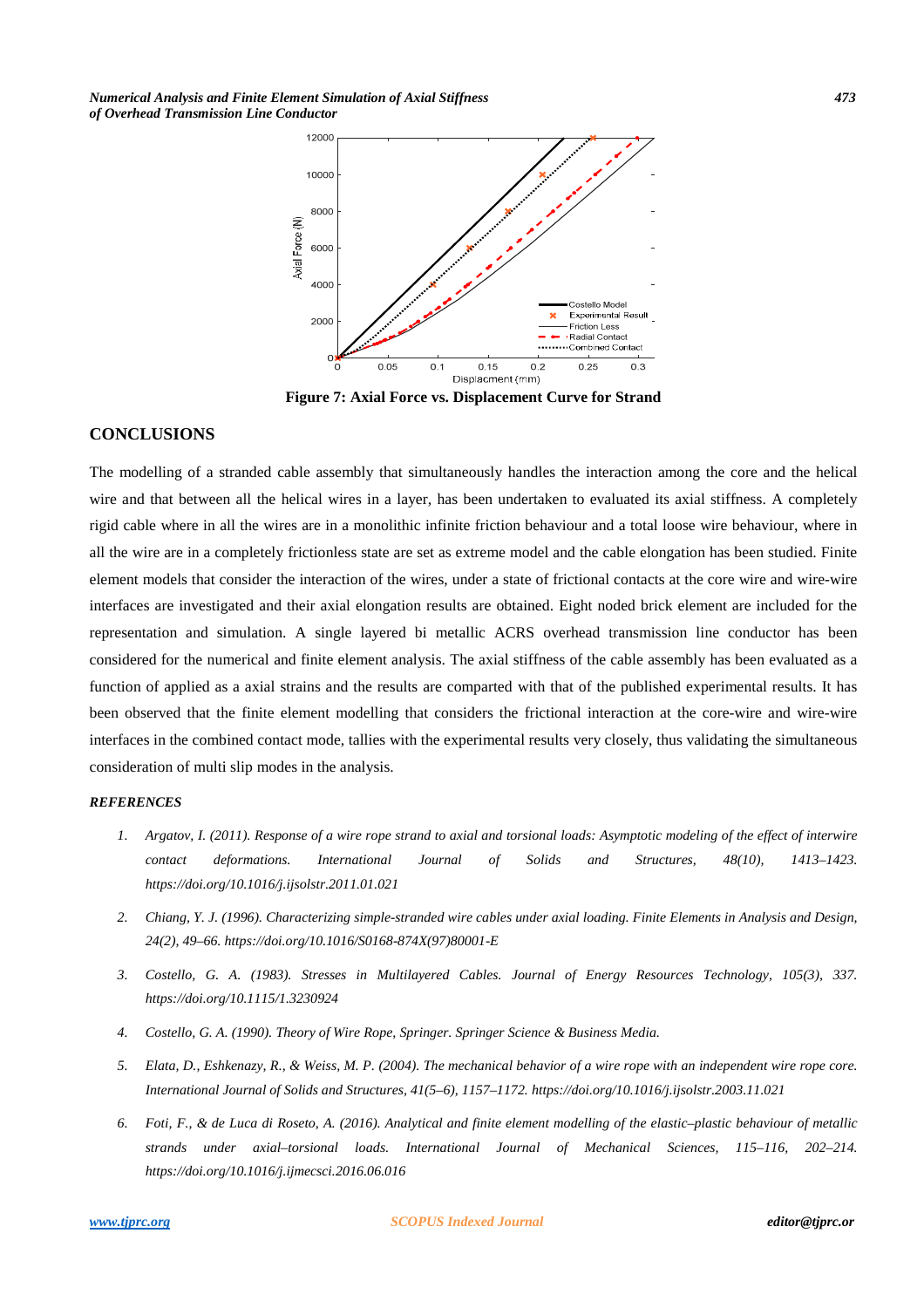- *7. Gnanavel B K. (2013). Contact models in cable assemblies. Retrieved from http://hdl.handle.net/10603/11427*
- *8. Jiang, W. G., Yao, M. S., & Walton, J. M. (1999). A concise finite element model for simple straight wire rope strand. International Journal of Mechanical Sciences, 41(2), 143–161. https://doi.org/10.1016/S0020-7403(98)00039-3*
- *9. Jiang, Wen Guang, Warby, M. K., & Henshall, J. L. (2008). Statically indeterminate contacts in axially loaded wire strand. European Journal of Mechanics, A/Solids, 27(1), 69–78. https://doi.org/10.1016/j.euromechsol.2007.02.003*
- *10. Kastratović, G., Vidanović, N., Bakić, V., & Rašuo, B. (2014). On finite element analysis of sling wire rope subjected to axial loading. Ocean Engineering, 88, 480–487. https://doi.org/10.1016/j.oceaneng.2014.07.014*
- *11. Spak, K., Agnes, G., & Inman, D. (2013). Cable Modeling and Internal Damping Developments. Applied Mechanics Reviews, 65(1), 010801. https://doi.org/10.1115/1.4023489*
- *12. Stanova, E., Fedorko, G., Fabian, M., & Kmet, S. (2011). Computer modelling of wire strands and ropes Part I: Theory and computer implementation. Advances in Engineering Software, 42(6), 305–315. https://doi.org/10.1016/j.advengsoft.2011.02.008*
- *13. Usabiaga, H., Ezkurra, M., Madoz, M. A., & Pagalday, J. M. (2008). Experimental test for measuring the normal and tangential line contact pressure between wire rope and sheaves. Experimental Techniques, 32(5), 34–43. https://doi.org/10.1111/j.1747-1567.2007.00294.x*
- *14. Utting, W. S., & Jones, N. (1987a). The response of wire rope strands to axial tensile loads-Part I. Experimental results and theoretical predictions. International Journal of Mechanical Sciences, 29(9), 605–619. https://doi.org/10.1016/0020- 7403(87)90033-6*
- *15. Utting, W. S., & Jones, N. (1987b). The Response of Wire Rope Strands to Axial Tensile Loads-Part II Comparison of Experimental Results and Theoretical Predictions. International Journal of Mechanical Sciences, 29(9), 621–636. https://doi.org/10.1016/0020-7403(87)90033-6*

## **AUTHOR'S PROFILE**



**HADIYA PRITESH DULABHAI,** Assistant Professor of Mechanical Engineering has completed his BE (Mechanical Engineering) from VTU, Belgaum, and MS from Blekinge Institute of Technology, Sweden. He has 5 years of experience in Academics. He has been an enthusiastic participant at various International and National Conferences/Seminars/Workshops around the World and also presented his research work for the same. His area of research is mechanical vibration and stress-strain.